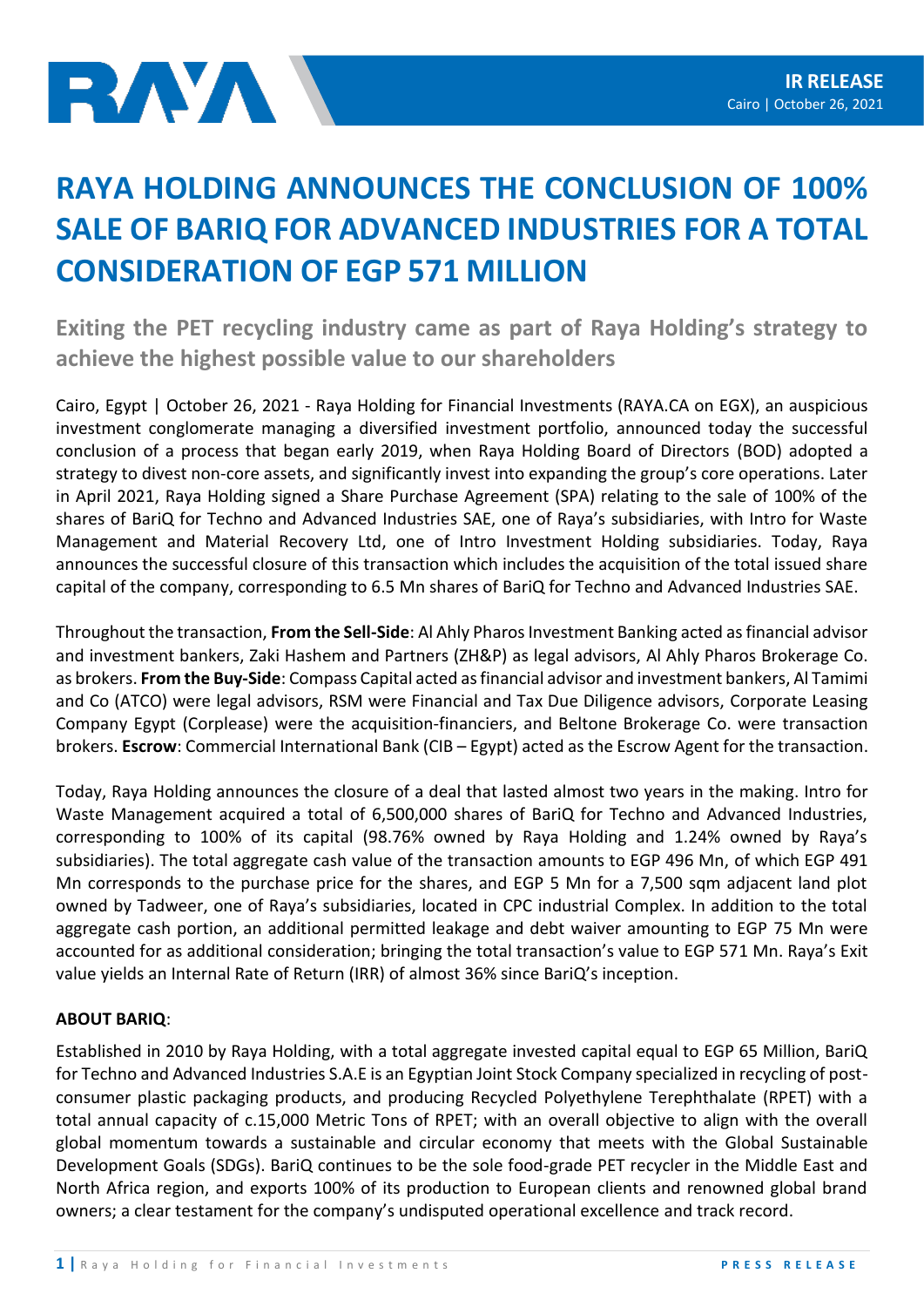



On this occasion, Medhat Khalil, Chairman of Raya Holding for Financial Investments, commented: "We are very pleased to have taken part in establishing BariQ, a market leader in the MENA's PET recycling industry. We also believe that this agreement would benefit everyone, especially given the strong synergies between BariQ and the existing Intro's investments. Moreover, it allows us to meet with our overall strategic objectives and investment strategies, and to continue our efforts in maximizing shareholders' value. We shall continue to focus our resources on our core lines of business, which is expected to witness expansionary initiatives in the upcoming period."

Ahmed Khalil, CEO of Raya Holding for Financial Investments, added: "Exiting the recycling industry came as part of Raya Holding's investment strategy of monetizing non-core assets, and we are proud to have taken a strategic role in such pivotal sector in the Egyptian economy. We wish Intro & BariQ teams a prolonged success in growing Egypt's sustainable and circular economy further. We take pride that Raya continues to embark upon successful ventures, and hand-it over to new phases in its business cycle."

Hossam Hussein, CFO of Raya Holding for Financial Investments, concluded: "I would like to thank all the stakeholders and advisors whom have contributed to this transaction' success, and I'm incredibly proud of the hard work and dedication of our colleagues in BariQ's team whom have contributed in positioning the company as the sole market leader in the field of PET recycling, and in making this transaction possible."

**– ENDS –**